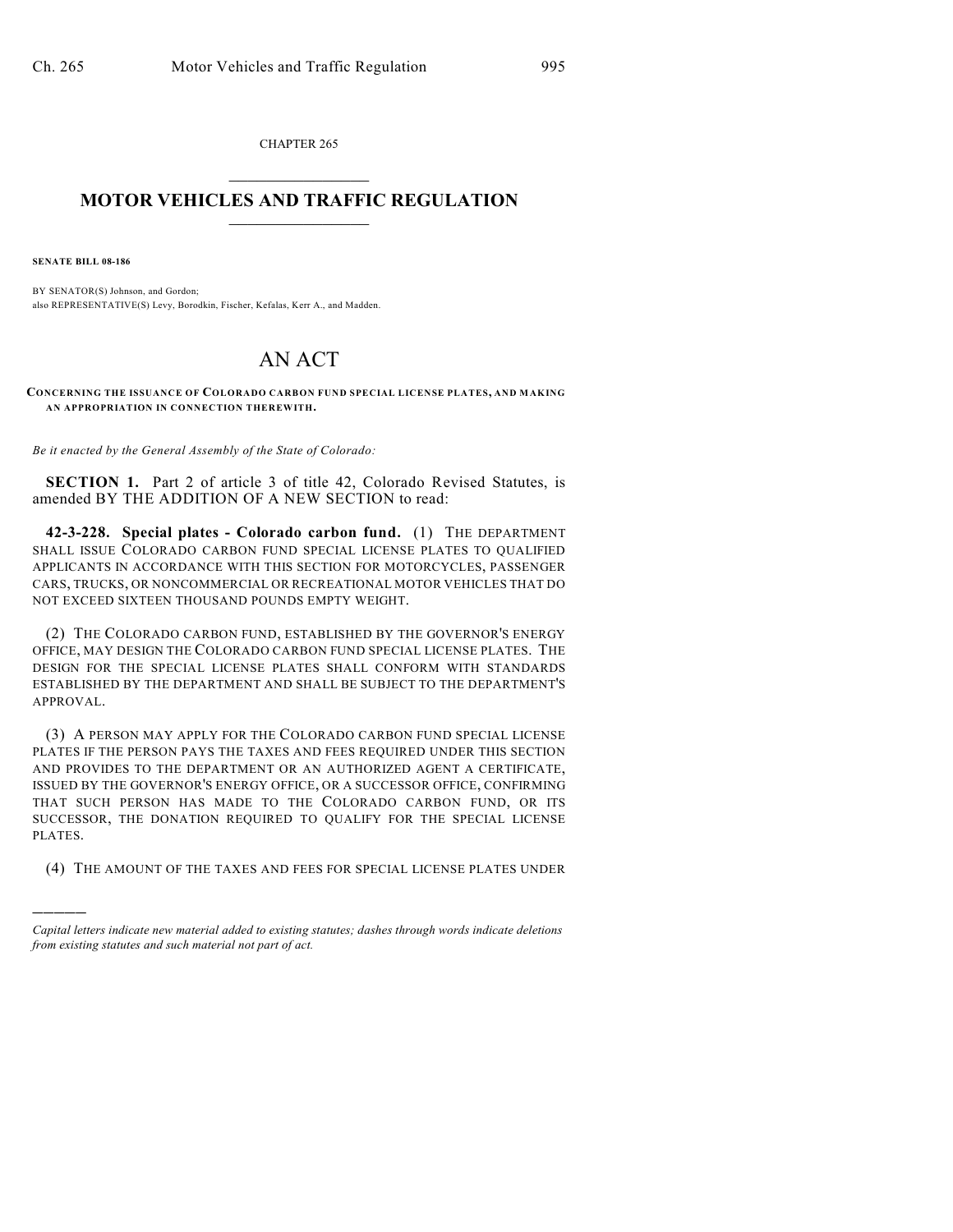THIS SECTION IS THE SAME AS THE AMOUNT OF THE TAXES AND FEES SPECIFIED FOR REGULAR MOTOR VEHICLE LICENSE PLATES; EXCEPT THAT THE DEPARTMENT SHALL COLLECT A ONE-TIME FEE OF TWENTY-FIVE DOLLARS FOR ISSUANCE OR REPLACEMENT OF EACH SUCH LICENSE PLATE. THE DEPARTMENT SHALL TRANSMIT THE ADDITIONAL ONE-TIME FEE TO THE STATE TREASURER, WHO SHALL CREDIT THE SAME TO THE HIGHWAY USERS TAX FUND CREATED IN SECTION 43-4-201, C.R.S.

(5) AN APPLICANT MAY APPLY FOR PERSONALIZED COLORADO CARBON FUND SPECIAL LICENSE PLATES. UPON PAYMENT OF THE ADDITIONAL FEE REQUIRED BY SECTION 42-3-211 (6) (a) FOR PERSONALIZED LICENSE PLATES, THE DEPARTMENT MAY ISSUE SUCH PERSONALIZED LICENSE PLATES IF THE APPLICANT COMPLIES WITH SECTION 42-3-211. IF AN APPLICANT HAS EXISTING PERSONALIZED LICENSE PLATES FOR A MOTOR VEHICLE, THE APPLICANT MAY TRANSFER THE COMBINATION OF LETTERS OR NUMBERS TO A NEW SET OF COLORADO CARBON FUND SPECIAL LICENSE PLATES FOR THE VEHICLE UPON PAYMENT OF THE FEE IMPOSED BY SECTION 42-3-211 (6) (a) AND UPON TURNING IN THE EXISTING LICENSE PLATES TO THE DEPARTMENT. A PERSON WHO HAS OBTAINED PERSONALIZED COLORADO CARBON FUND SPECIAL LICENSE PLATES UNDER THIS SUBSECTION (5) SHALL PAY THE ANNUAL FEE IMPOSED BY SECTION 42-3-211 (6) (b) FOR RENEWAL OF SUCH PERSONALIZED LICENSE PLATES. THE FEES UNDER THIS SUBSECTION (5) ARE IN ADDITION TO ALL OTHER TAXES AND FEES IMPOSED FOR PERSONALIZED COLORADO CARBON FUND SPECIAL LICENSE PLATES.

(6) THE COLORADO CARBON FUND SPECIAL LICENSE PLATES SHALL BE RETIRED IF THREE THOUSAND COLORADO CARBON FUND SPECIAL LICENSE PLATES ARE NOT ISSUED BY JULY 1, 2010.

**SECTION 2.** 42-3-312, Colorado Revised Statutes, is amended to read:

**42-3-312. Special license plate surcharge.** In addition to any other fee imposed by this article, an applicant for a special license plate created by rule in accordance with section 42-3-207, as such section existed when the plate was created, or license plates issued pursuant to sections 42-3-211 to 42-3-218 and sections 42-3-221 to 42-3-226 42-3-228 shall pay an issuance fee of twenty-five dollars; except that the fee shall not be imposed on special license plates exempted from additional fees for the issuance of a military special license plate by section 42-3-213 (1) (b) (II). The fee shall be transferred to the state treasurer and credited to the licensing services cash fund created in section 42-2-114.5.

**SECTION 3. Appropriation.** (1) In addition to any other appropriation, there is hereby appropriated, out of any moneys in the license plate cash fund created in section 42-3-301 (1) (b), Colorado Revised Statutes, not otherwise appropriated, to the department of revenue, for allocation to the division of motor vehicles, for the fiscal year beginning July 1, 2008, the sum of ten thousand seven hundred twenty dollars (\$10,720) cash funds, or so much thereof as may be necessary, for the implementation of this act.

(2) In addition to any other appropriation, there is hereby appropriated, out of any moneys in the licensing services cash fund created in section 42-2-114.5, Colorado Revised Statutes, not otherwise appropriated, to the department of revenue, for allocation to the division of motor vehicles, for the fiscal year beginning July 1,